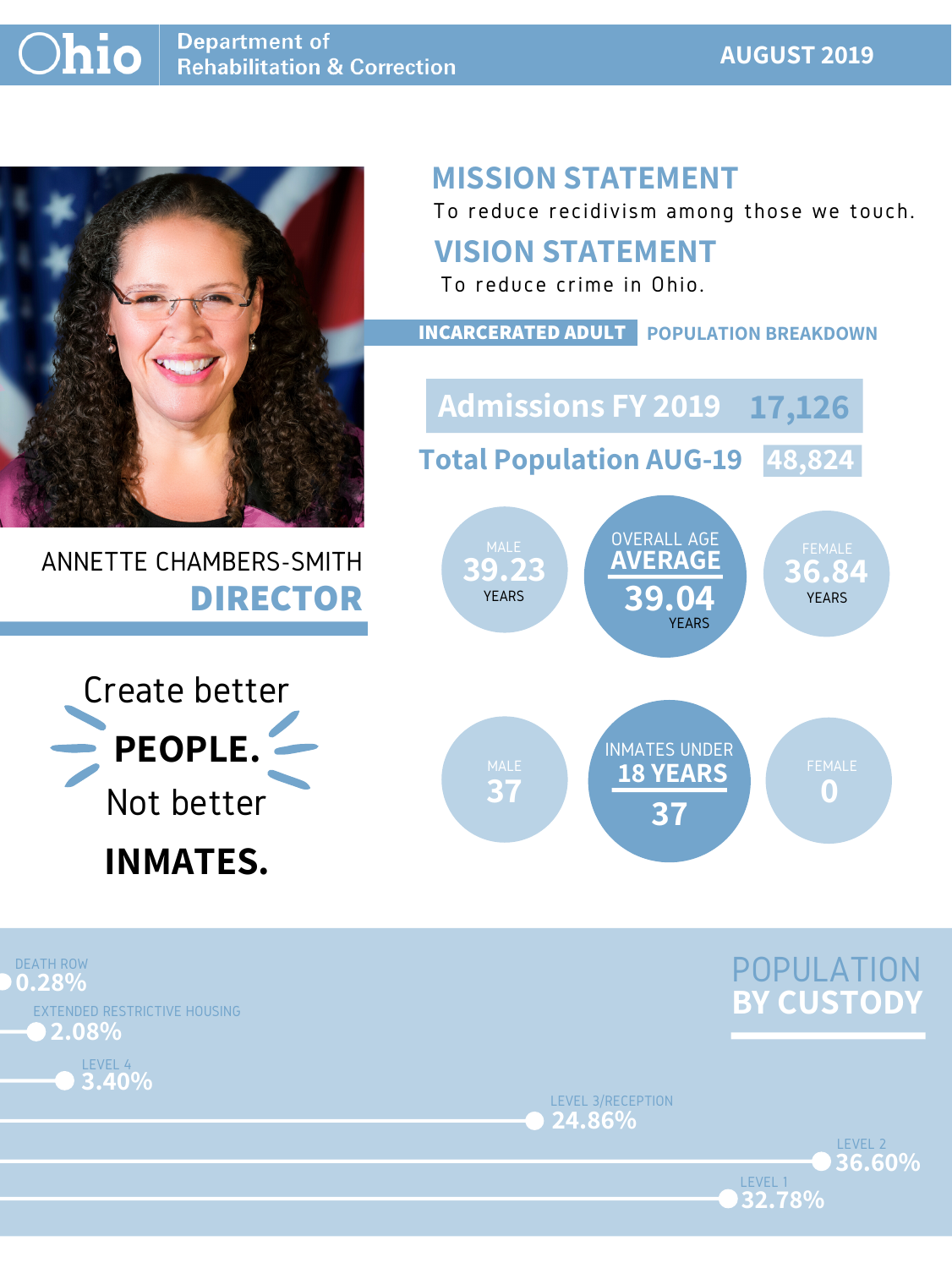Other Race 1,568 **3.21% 44.93% 51.86%** Black 21,937 White 25,319 Male 44,898 **8.04%** Female 3,926

#### **91.96%**

# INMATE RELEASES

| Total CY 2018                              | 22,617 |
|--------------------------------------------|--------|
| <b>Releases to Supervision</b>             | 16,414 |
| To Parole                                  | 134    |
| To Post Release Control                    | 9,754  |
| To Transitional Control/Treatment Transfer | 4,367  |
| To Judicial Release                        | 2,159  |
| <b>Releases Without Supervision</b>        | 6,180  |
| Miscellaneous Releases                     | 23     |
| *Excludes Deaths                           |        |



### **Monthly Community Supervision Count**

| <b>Community Control</b>    | 8,323  |
|-----------------------------|--------|
| <b>Interstate Compact</b>   | 3,995  |
| <b>Intervention in Lieu</b> | 897    |
| <b>Judicial Release</b>     | 1,347  |
| <b>PRC/Parole</b>           | 20,553 |

### **Staff Profile** Total Staff **12,250**

## Total Corrections Officers (CO) Inmate To Correction Officer Ratio **6,661 6.6:1**

Total Parole Officers (PO)

**490**